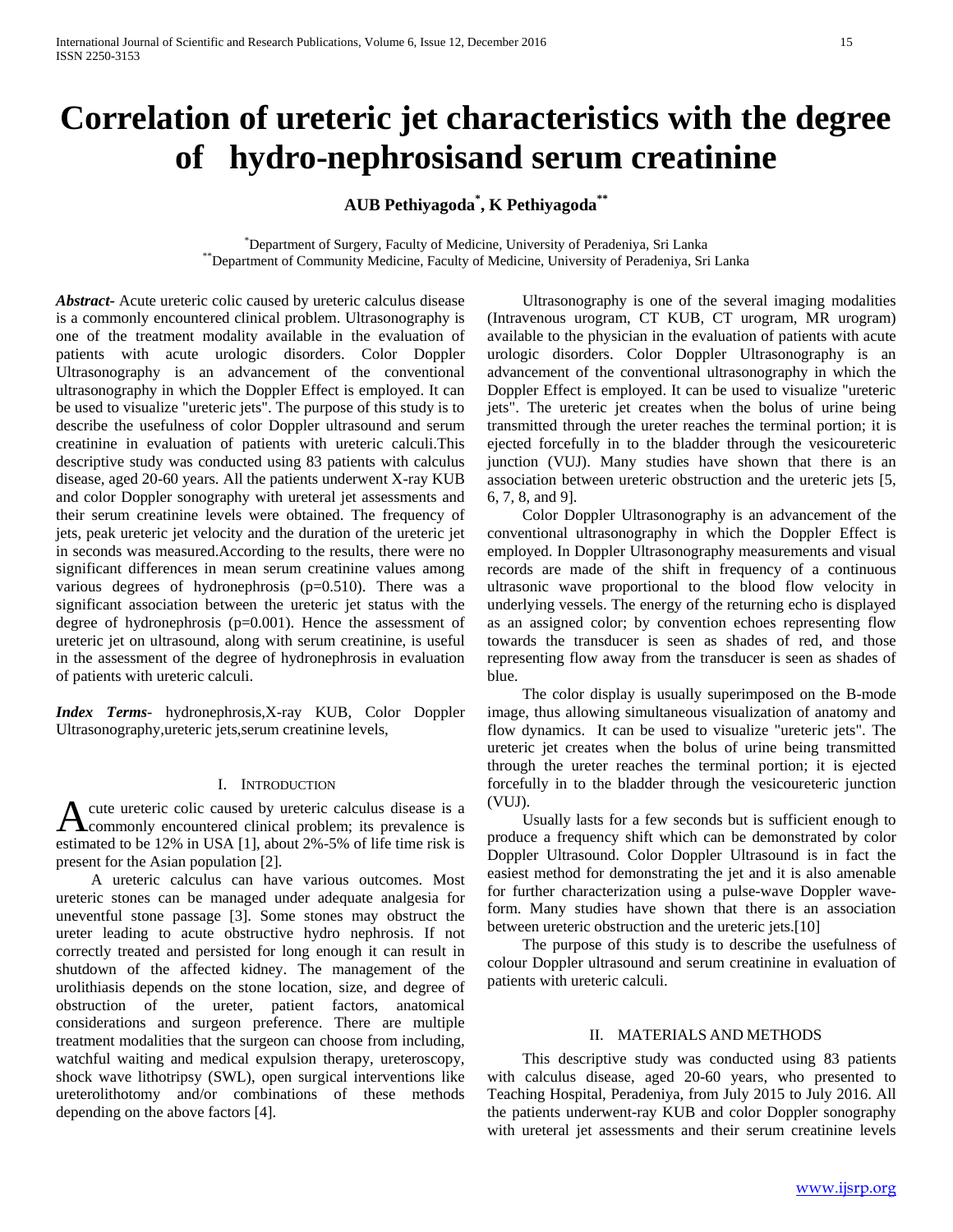were obtained. Patients who had more than one ureteric calculus, ureteric calculus size more than10mm, bilateral calculi of the ureters, abnormal serum creatinine level (more than 1.2mg/dl in men and 1.0mg/dl in women,)hydronephrosis due to causes other than calculus disease, history of renal or urological surgical interventions and pregnancy were excluded from the study.

 All the subjects underwent an ultrasound- KUB examination on the same day. Kidneys, ureters and bladder were scanned. Data on the length and the degree of hydronephrosis were recorded by grey-scale ultrasound. The degree of hydronephrosis was graded as none, mild, moderate, or severe according to standard definitions. Ten minutes of continuous real-time observation and simultaneous recording of both obstructed and non-obstructed ureterovesical orifices in axial plane at the trigone level was evaluated by means of Colour Doppler ultrasonography to visualize ureteric jets as an additional procedure. The frequency of jets was recorded for each ureteric meatus in every patient. The peak ureteric jet velocity and the duration of the ureteric jet in seconds was measured by using a standard software in the scan machine.

# III. RESULTS

 The mean creatinine level was 89.51± 30.43 mmol/L. The percentage of patients with mild, moderate, severe and no hydronephrosis was 72.7%, 4.0%, 3.9% and 19.5% respectively.



# **Figure 01; The percentage of patients with mild, moderate, severe and no hydronephrosis**

 Ipsilateral jet was absent in 44.6% of patientswhile jet was present in 55.4%. Serum creatinine was elevated in 22.6% of patients with absent ureteric jet, and in 3.6% of patients with normal jets. Patients with absent ipsilateral ureteric jet had significantly higher mean serum creatinine levels (mean=103.2) mmol/L) compared to the patients with observable jet  $(mean=75.9 \text{ mmol/L})$  ( $p=0.001$ ). There were no significant differences in mean serum creatinine values among various degrees ofhydronephrosis (p=0.510). There was a significant association between the ureteric jet status with the degree of hydronephrosis (p=0.001)

# IV. DISCUSSION

 Out of the medical imaging methods available color Doppler ultrasonography of the ureteric jet is a valuable tool in detecting obstructive uropathy because it yields real time functional information than plain radiography and B-mode ultrasonogrphy. It demonstrates the degree of ureteric obstruction, without exposing the patient to ionizing radiation as in other imaging modalities such as IVU or CT [11].This is undoubtedly beneficial in the management of obstructive uropathy caused by a ureteric stone. By determining an association between the degree of hydronephrosis and the ureteric jet characteristics, it is possible to ascertain the degree of obstruction.

 A study done using 25 healthy men in Japan, showed that the detection of the jet phenomenon by Doppler color flow mapping is a promising new way of examining renal or ureteric function non-invasively [9]. Then a study done in 1997 concluded that the analysis of ureteric jets with color Doppler enable detection and qualitative determination of the degree of ureteric obstruction in many patients with unilateral calculi [13].

 Another study done with 46 patients in Iran compared the ureteric jet characteristics in obstructed ureter with the nonobstructed side and showed that the ureteric jet characteristics in obstructed ureter showed low frequency, shorter duration and lower peak velocity. Hence, they concluded that Doppler ultrasound examination is a useful adjunct to the normal greyscale ultrasound in diagnosis of ureteric obstruction considering the safety of this study and the significance difference in ureteric jet characteristics between the obstructed and the unobstructed ureters. [14].

 A study done on 100 patients presenting with renal colic in Catania, Italy where they underwent colour-Doppler ultrasonographical evaluation of their urinary tracts showed that colour-Doppler ultrasonography (CDU) improves the diagnostic accuracy of ultrasound in differentiating the obstructive and nonobstructive dilatation. They went on to say that when combined with CT, CDU has 100% sensitivity and specificity [15]. Doppler visualization of ureteric jets in unilateral hydronephrosis in children and adolescents was done in one study where they could show that the absence of jets in patients with acute obstruction due to ureteric calculus strongly correlates with high-grade obstruction [16].

 Considering the management of ureteric stones, they can be managed with multiple methods including observation and medical expulsion therapy, ureteroscopy, shock wave lithotripsy (SWL), open surgical interventions like ureterolithotomy and/or combinations of these methods. The choice of the method depends on stone location, size, patient factors, anatomical considerations and surgeon preference [17]. Commonly applied method for evaluating patients with acute flank pain is a radiography film of kidneys, ureter and bladder (X ray-KUB) which is mostly combined with ultrasonography [12].Most ureteric stones can be observed under adequate analgesia for uneventful stone passage. This is a less costly and less invasive method compared to other interventions [18].

 Spontaneous passage of ureteric stones is mainly dependent on stone size and location amongst other factors. One study done in United States using unenhanced computed tomography showed that ureteric stones  $<$  5 mm had a greater than 75%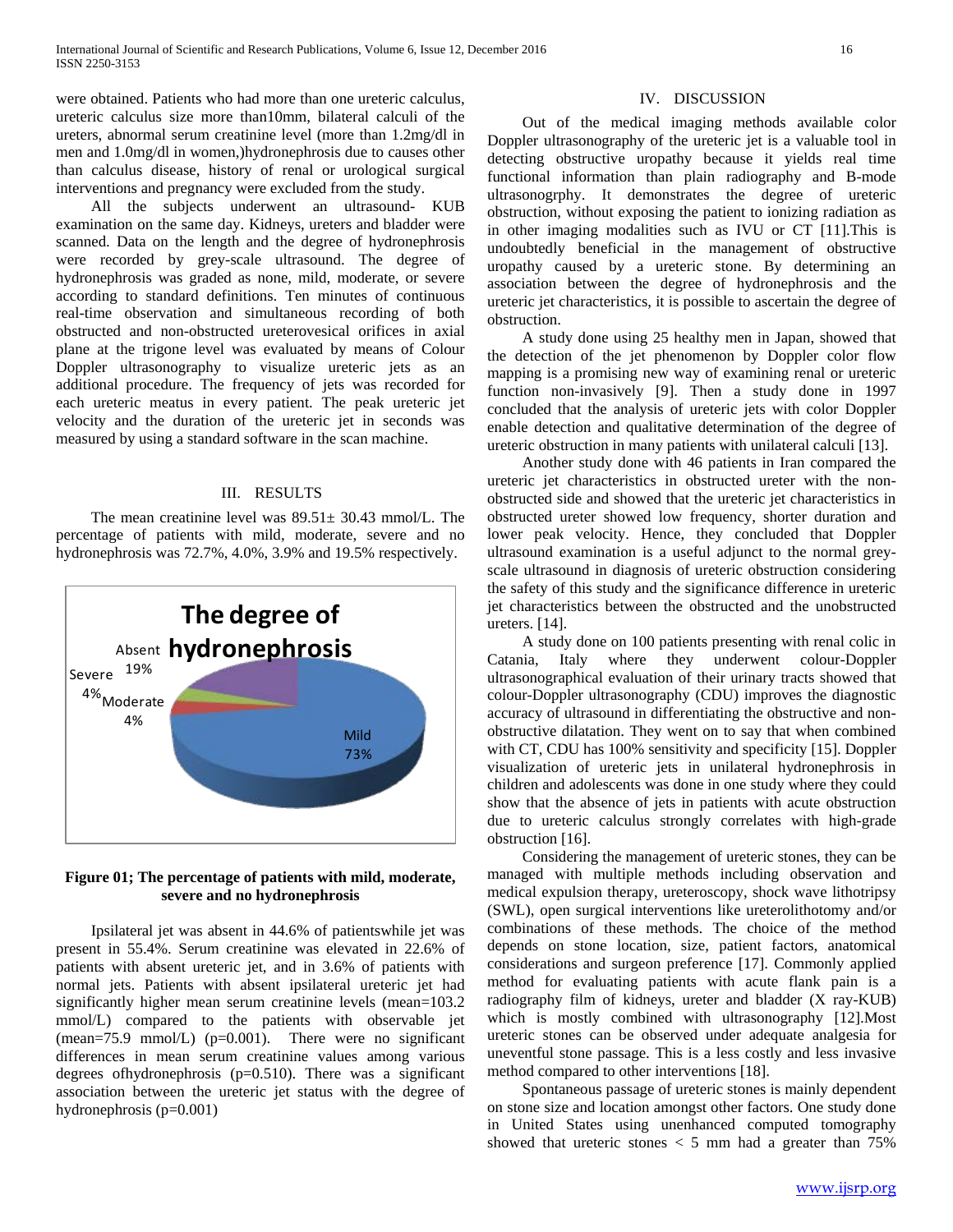chance of spontaneous passage regardless of location. Larger stones were less likely to pass (for stones 5-7 mm, 60%; for stones 7-9 mm, 48%; and for stones larger than 9 mm, 25%). Stone location regardless of size was also a significant factor; spontaneous passage rates were 48% for stones in the proximal ureter, 60% for mid ureteric stones, 75% for distal stones, and 79% for ureterovesical junction stones [19]. Another study revealed that the time to stone passage can take greater than a month but can be as high as  $95\%$  in stones  $\lt 5$  mm in size [18]. It has been recommended that the time allowed for spontaneous stone passage should not exceed four to six weeks due to the risk of renal damage [20].

 In those patients with no evidence of an infection, adequately controlled symptoms, and smaller ureteric stones, observation for spontaneous passage is an excellent option. It has been shown that attempts at spontaneous passage of stones can save a patient from invasive surgical interventions as well as significant cost [21].

 Conservative expectant management is not appropriate in patients with persisting or recurrent pain, persistent ureteric obstruction, urinary tract infection, solitary kidney or renal insufficiency.

 Several studies have been conducted to assess the predicting factors of success rates in medical expulsion therapy. In 2012, a study was done to investigate stone passage with tamsulosin-based medical expulsion therapy and they noted that transverse stone diameter, longitudinal stone diameter, ureteric diameter (proximal to stone), and ureter-to-stone diameter ratio which are parameters on CT imaging were inversely associated with successful stone passage, of stone position within the ureter  $(P < 0.001)$ . Only longitudinal stone diameter (maximal stone diameter on coronal reconstruction) was significantly associated with stone passage on logistic regression analysis. Rates of stone expulsion appeared to drastically decrease at the 5 mm mark measured longitudinally with 70% and 84.3% passage of 4-5 mm upper and lower ureteric stones, respectively and 42.9% and 44.8% passage of 5-6 mm upper and lower ureteric stones, respectively [22].

 Active stone removal should be the option for stones with a diameter  $\geq$  7 mm and when adequate pain relief cannot be achieved, ureteric obstruction is associated with infection; there is a risk of urosepsis in solitary kidneys with obstruction or in cases of bilateral obstruction, without going for medical expulsion therapy. [26]. When active removal of the ureteric stone treatment is needed, the choice of intervention is dependent on several factors apart from stone size and location, including surgeon's preference, patient's preference, cost and availability of equipment [23].

 The standard first-line approach in the management of symptomatic ureteric stone is relief of obstruction by insertion of a nephrostomy tube or a double-J stent and fragmentation of the stone later. If there is evidence of sepsis at the time of presentation, Insertion of a nephrostomy tube under local anesthesiais is considered to be better as it is also relatively less invasive. However, it's likely disadvantages are leakage, dislodgement of the tube and the need to manage the stoma [18]. Insertion of a double-J stent, can give rise to complications such as perforation of the ureter and failure to pass the stent in some cases, and increased the risk of urosepsis[24].

 Shock-wave lithotripsy (SWL) was introduced to clinical practice as a treatment for ureteric stones in the early 1980s. The lithotriptor attempts to break up the stone with minimal collateral damage by using an externally applied, high-energy shock waves or high-intensity acoustic pulse. Today, even with presence of newer methods for stone removal such as ureteroscopy, SWL remains the primary treatment for most uncomplicated upper urinary tract calculi. The meta-analysis published by the American urological association nephrolithiasis Guideline Panel in 1997 documented that the stone-free rate for SWL for proximal ureteral stones overall was 83% (78 studies, 17,742 patients) [25]. The current meta-analysis analyzed stone-free rates following SWL for three locations in the ureter (proximal, mid, distal). They are 82% in the proximal ureter (41 studies, 6,428 patients), 73% in the mid ureter (31 studies, 1,607 patients), and 74% in the distal ureter (50 studies, 6,981 patients) [25].

 Ureteroscopy(URS) is another treatment option for ureteric stones, it is as upper urinary tract endoscopy performed most commonly with an endoscope passed through the urethra, bladder, and then directly into the upper urinary tract. Overall stone-free rates are remarkably high at 81% to 94% depending on stone location, with the vast majority of patients rendered stone free in a single procedure [25]

 Shock-wave lithotripsy and URScan achieve success for most cases of ureteric calculi [25]. In extreme situations or in cases of simultaneous open surgery for another purpose, open surgical ureterolithotomy might rarely be considered. For most cases with very large, impacted, and/or multiple ureteric stones in which SWL and URS have either failed or are unlikely to succeed, laparoscopic ureterolithotomy is a better alternative than open surgery if expertise in laparoscopic techniques is available. Although highly effective, laparoscopic ureterolithotomy is not a first-line therapy in most cases because of its invasiveness, longer recovery time, and the greater risk of associated complications compared to SWL and URS [25].

 The use of ureteric jet characteristics by colour ultrasonography may provide an immediate radiologically less costly solution to this acute agonizing condition to decide on the patient management.

## V. CONCLUSION

 Assessment of ureteric jet on ultrasound, along with serum creatinine, is useful in the assessment of the degree of obstruction in evaluation of patients with ureteric calculi.

#### **REFERENCES**

- [1] Clark JY, Thompson IM, Optenberg SA. Economic impact of urolithiasis in the United States. *J Urol* 154(6):2020-2024
- [2] Ramello A, Vitale C, Marangella M. Epidemiology of nephrolithiasis. Journal of Nephrology 2000; 13 (Suppl. 3): 545–50.
- [3] Miller OF, Kane CJ. Time to stone passage for observed ureteral calculi: A guide for patient education. *J Urol*. 1999;162:688–91
- [4] [Wood](http://www.ncbi.nlm.nih.gov/pubmed/?term=Wood%20KD%5Bauth%5D) KD, [Gorbachinsky](http://www.ncbi.nlm.nih.gov/pubmed/?term=Gorbachinsky%20I%5Bauth%5D) I, [Gutierrez](http://www.ncbi.nlm.nih.gov/pubmed/?term=Gutierrez%20J%5Bauth%5D) J. Medical expulsive therapy.*Indian J Urol*. 2014; 30(1): 60–64
- [5] Matsuda T<sup>1</sup>, Saitoh M. Detection of the urine jet phenomenon using Doppler color flow mapping. *International journal of Urology* 1995; 2(4):232-4.